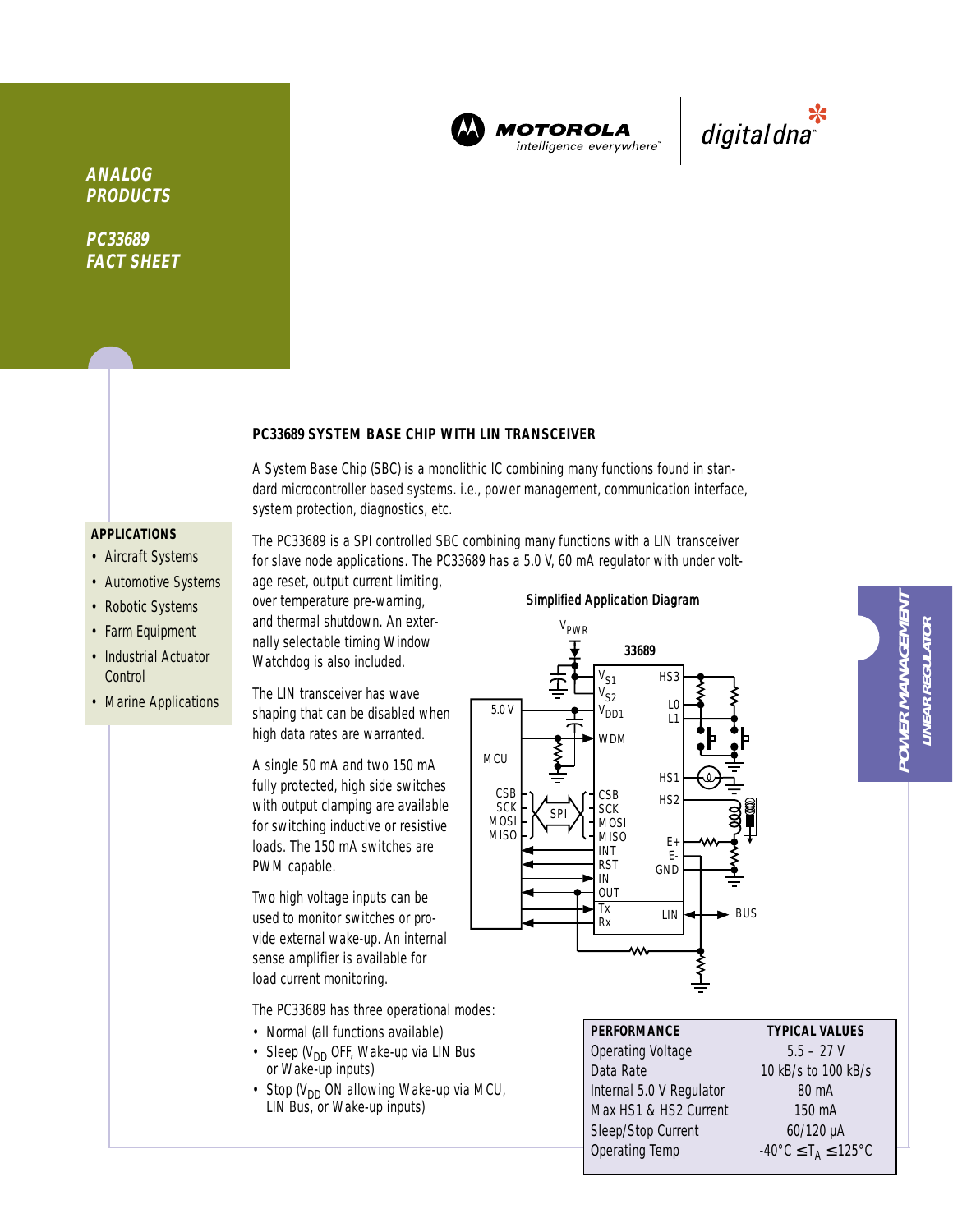# **FEATURES**

- 5.0 V Output with Reset and Over Temperature Pre-Warning and Shutdown
- SPI Control at Frequencies up to 4.0 MHz
- Selectable Timing Window Watchdog
- Normal, Sleep, and Stop Operating Modes
- Wake-up via MCU/SPI, LIN, or Wake-Up Inputs
- Interrupt Output for Over Temperature, Over Voltage, and Stop Mode Wake-Up Reporting
- One 50 mA Fully Protected, High Side Switch with Output Clamping
- Two 150 mA, PWM Capable, Fully Protected, High Side Switches with Output **Clamping**
- Internal Current Sense Amplifier
- LIN Transceiver capable of up to 100 kB/s with Waveshaping Disabled
- LIN Bus Pin Capable of 4.0 kV ESD

| <b>Protection</b>            | <b>Detect</b> | <b>Shut</b><br>Down | Limiting | <b>Status</b><br>Reporting |
|------------------------------|---------------|---------------------|----------|----------------------------|
| V <sub>PWR</sub> :           |               |                     |          |                            |
| Over Voltage                 |               |                     |          | <b>SPI</b>                 |
| <b>Under Voltage</b>         |               |                     |          | SPI & INT                  |
| $V_{DD}$ :                   |               |                     |          |                            |
| <b>Under Voltage</b>         |               |                     |          | Reset                      |
| Over Current Limiting        |               |                     |          |                            |
| Over Temperature Pre-warning |               |                     |          | SPI & INT                  |
| Over Temperature Shutdown    |               |                     |          |                            |
| HS1, HS2, and HS3:           |               |                     |          |                            |
| Over Current                 |               |                     |          |                            |
| Over Temperature             |               |                     |          | SPI & INT                  |
| LIN Interface:               |               |                     |          |                            |
| Over Temperature             |               |                     |          |                            |
| <b>Bus Short</b>             |               |                     |          |                            |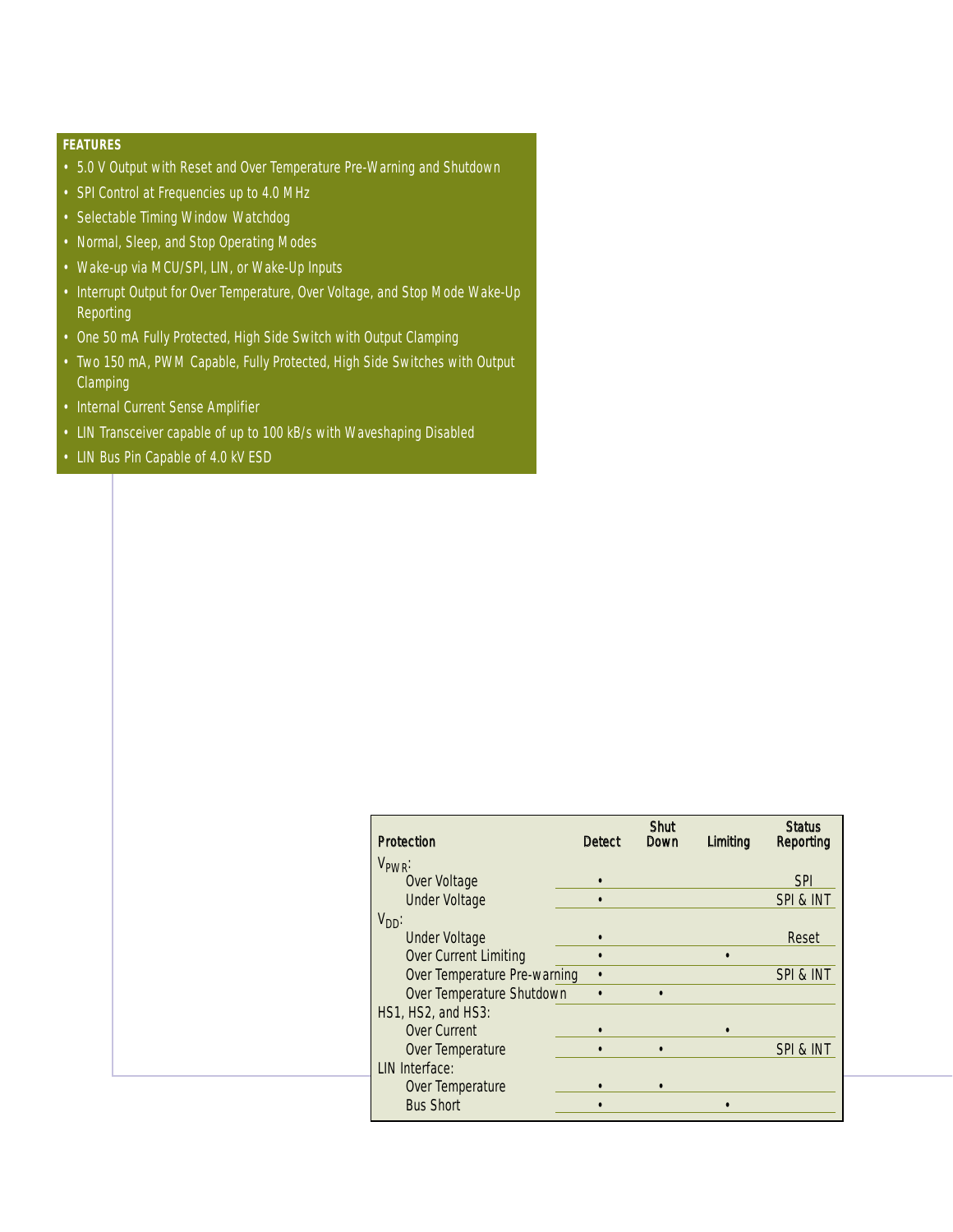### **CUSTOMER BENEFITS**

- Provides complete MCU power management solution with few components
- Low power stop mode regulator with monitoring
- Supports operation with input supply voltage down to 4.5 V
- Low power mode flexibility and wake up options
- LIN and SPI interfaces
- Software watchdog function and external safe circuitry for automatic activation
- Two wake up inputs for system use
- Reduced PC board space resulting in enhanced application reliability
- Motorola offers a complete line of compatible System Basis Chips with transceivers

| Ordering<br><b>Information</b> | Package Method          | <b>Ship</b> | Motorola<br><b>Part Number</b> |
|--------------------------------|-------------------------|-------------|--------------------------------|
|                                | 32SOICW<br>Fine Pitch   | Rail<br>T/R | PC33689DW<br>PC33689DWR2       |
|                                | Data Sheet Order Number |             | MC33689/D                      |

## **QUESTIONS**

- Are you using a LIN communication system?
- Do you need a LIN transceiver with microcontroller support features in a single package?
- Do you need a design solution for a LIN node capable of high-side PWM controlling loads in addition to providing power management functions for the microcontroller?
- Do you need a LIN transceiver, with watchdog and wake-up inputs in support of the microcontroller?